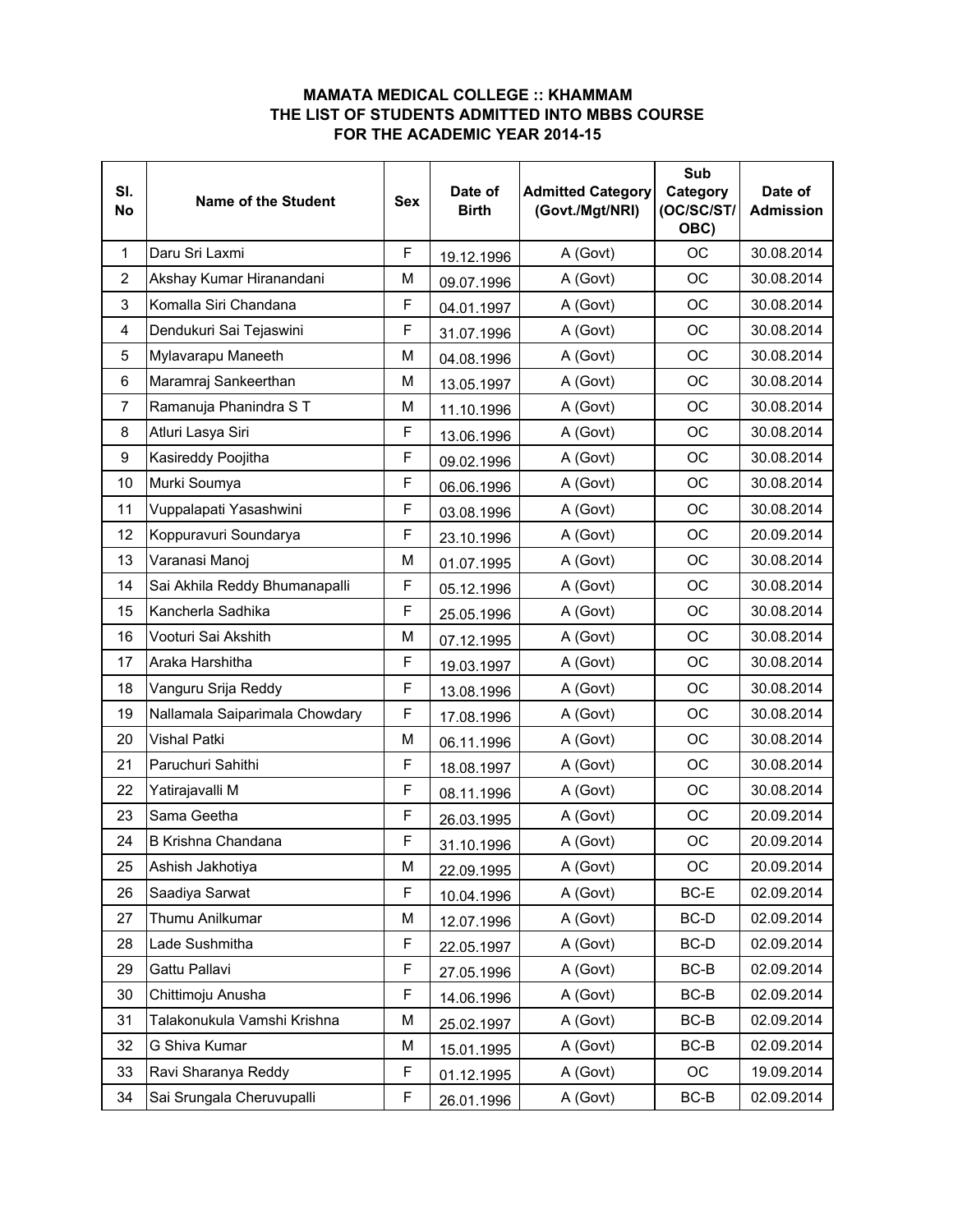| 35 | Challa Sreelekha                | F | 07.08.1996 | A (Govt) | BC-D      | 02.09.2014 |
|----|---------------------------------|---|------------|----------|-----------|------------|
| 36 | Saifi Nazneen                   | F | 07.03.1997 | A (Govt) | BC-E      | 02.09.2014 |
| 37 | Thota Mamatha                   | F | 11.02.1996 | A (Govt) | $BC-B$    | 02.09.2014 |
| 38 | Mohd Adnan Rahmani              | M | 06.08.1997 | A (Govt) | BC-E      | 02.09.2014 |
| 39 | Kola Yashwanth Kumar            | M | 30.08.1997 | A (Govt) | BC-D      | 02.09.2014 |
| 40 | Cheeryala Raviteja              | M | 18.07.1995 | A (Govt) | $BC-B$    | 02.09.2014 |
| 41 | Akkala Sneha                    | F | 10.06.1995 | A (Govt) | $BC-B$    | 02.09.2014 |
| 42 | Arisella Vinodkumar             | M | 24.04.1996 | A (Govt) | $BC-B$    | 02.09.2014 |
| 43 | Jaggari Pooja                   | F | 30.07.1996 | A (Govt) | BC-D      | 21.09.2014 |
| 44 | Chintham Prem                   | М | 17.10.1996 | A (Govt) | BC-B      | 03.09.2014 |
| 45 | Y B Bhargavi                    | F | 03.05.1997 | A (Govt) | BC-B      | 03.09.2014 |
| 46 | Narsing Deepika                 | F | 08.08.1995 | A (Govt) | $BC-B$    | 03.09.2014 |
| 47 | Jettamoni Divya Sri             | F | 31.07.1997 | A (Govt) | BC-D      | 03.09.2014 |
| 48 | Arusam Babitha                  | F | 30.07.1996 | A (Govt) | BC-B      | 21.09.2014 |
| 49 | Akavaram Namratha               | F | 13.04.1997 | A (Govt) | $BC-B$    | 21.09.2014 |
| 50 | Ramya K                         | F | 11.04.1995 | A (Govt) | <b>ST</b> | 03.09.2014 |
| 51 | John Dummu                      | М | 17.08.1996 | A (Govt) | BC-A      | 03.09.2014 |
| 52 | Chatarasi Pragna Adit           | М | 28.03.1996 | A (Govt) | BC-A      | 03.09.2014 |
| 53 | K Meghana                       | F | 28.03.1997 | A (Govt) | BC-A      | 03.09.2014 |
| 54 | Krishna Keerthi Annepu          | F | 05.02.1997 | A (Govt) | BC-A      | 03.09.2014 |
| 55 | A Mounika                       | F | 26.08.1996 | A (Govt) | BC-A      | 22.09.2014 |
| 56 | Anvesh D                        | М | 12.05.1997 | A (Govt) | <b>ST</b> | 03.09.2014 |
| 57 | Yepa Arun Raviteja              | М | 20.02.1995 | A (Govt) | <b>ST</b> | 03.09.2014 |
| 58 | Galimuti Deena Symphonia        | F | 11.05.1996 | A (Govt) | BC-C      | 03.09.2014 |
| 59 | E Srija                         | F | 05.06.1995 | A (Govt) | <b>ST</b> | 22.09.2014 |
| 60 | Badavath Vamshi Prasad          | М | 14.02.1996 | A (Govt) | <b>ST</b> | 22.09.2014 |
| 61 | Chikkudu Yashwanth              | M | 10.12.1996 | A (Govt) | SC        | 04.09.2014 |
| 62 | Asma Afsheen                    | F | 26.01.1993 | A (Govt) | BC-E      | 19.09.2014 |
| 63 | <b>Budha Sneha</b>              | F | 16.07.1997 | A (Govt) | SC        | 04.09.2014 |
| 64 | Sircilla Ananth Kumar           | М | 26.04.1996 | A (Govt) | SC        | 04.09.2014 |
| 65 | Gajula Bhootesha Shravana Rohit | M | 08.08.1995 | A (Govt) | SC        | 04.09.2014 |
| 66 | Purnakanti Sagar                | М | 21.08.1995 | A (Govt) | SC        | 04.09.2014 |
| 67 | Kurapati Uday Nitin             | М | 15.09.1995 | A (Govt) | SC        | 04.09.2014 |
| 68 | Manthena Mounika                | F | 09.10.1996 | A (Govt) | SC        | 04.09.2014 |
| 69 | Kota N Vinoothna                | F | 16.07.1995 | A (Govt) | SC        | 04.09.2014 |
| 70 | Parnakola Sruthi                | F | 24.05.1997 | A (Govt) | SC        | 04.09.2014 |
| 71 | Mekala Jayakar                  | М | 06.04.1997 | A (Govt) | SC        | 04.09.2014 |
| 72 | Medepally Divya Nayana          | F | 29.07.1996 | A (Govt) | SC        | 04.09.2014 |
| 73 | Dagam Srikanth                  | М | 28.07.1996 | A (Govt) | SC        | 05.09.2014 |
| 74 | J G Venkateshwar Rao            | М | 04.12.1996 | A (Govt) | SC        | 22.09.2014 |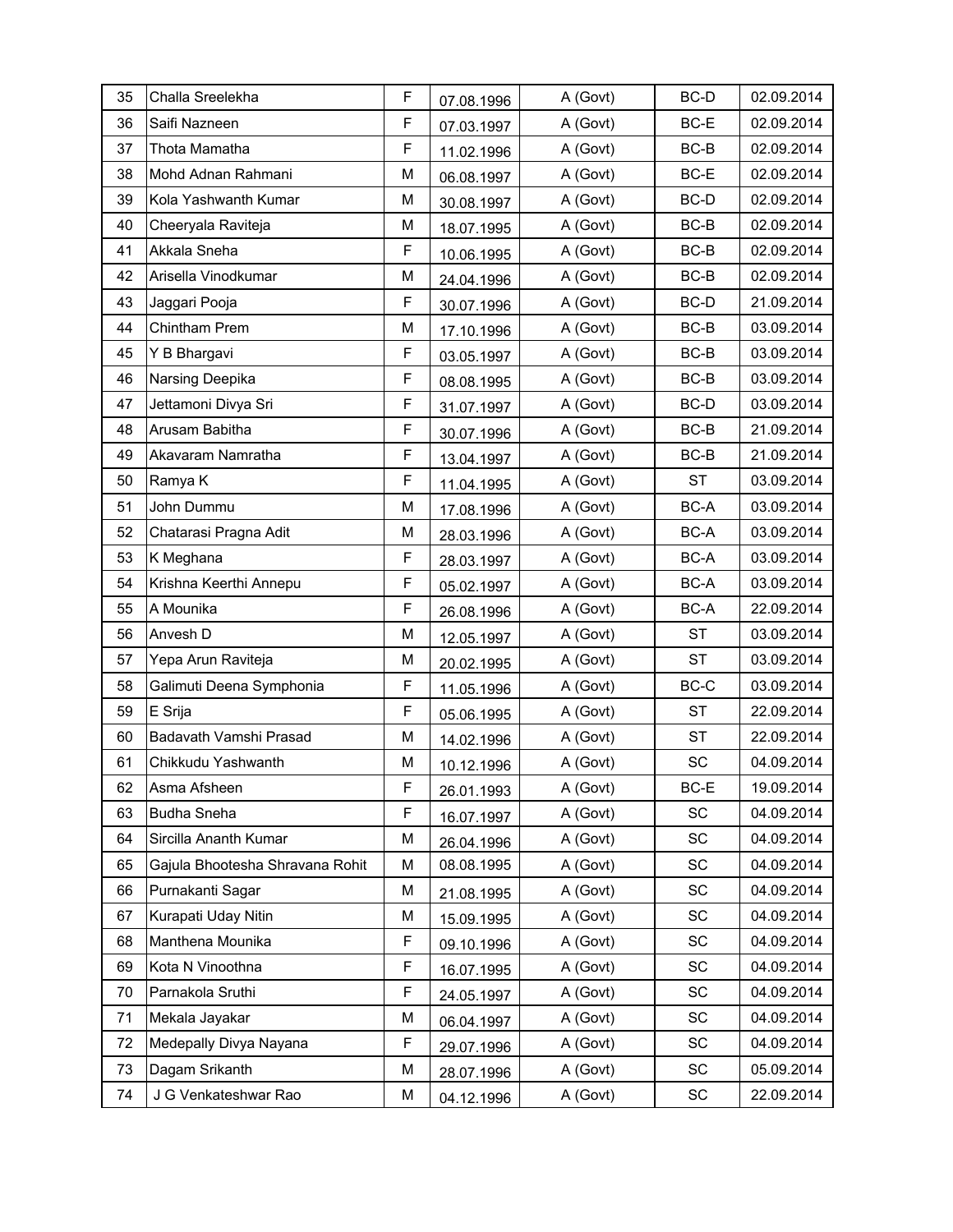| 75  | Parthasarathy Lankapalli    | М | 11.01.1996 | A (Govt)        | <b>SC</b> | 19.09.2014 |
|-----|-----------------------------|---|------------|-----------------|-----------|------------|
| 76  | Bhrugubanda Sri Sai Deepthi | F | 10.10.1997 | B (Management)  | <b>OC</b> | 31.08.2014 |
| 77  | Gaddam Namratha             | F | 19.06.1997 | B (Management)  | OC        | 31.08.2014 |
| 78  | Shubham Jaju                | M | 28.09.1996 | B (Management)  | OC        | 31.08.2014 |
| 79  | Kavya Sai Satya Amaravadi   | F | 17.06.1997 | B (Management)  | OC        | 31.08.2014 |
| 80  | Kota Sharanya               | F | 08.08.1996 | B (Management)  | OC        | 31.08.2014 |
| 81  | D Kathyayini Radhika        | F | 26.07.1995 | B (Management)  | OC        | 31.08.2014 |
| 82  | Tejaswi Putigampu           | F | 08.05.1997 | B (Management)  | <b>OC</b> | 20.09.2014 |
| 83  | Tadepalli Venkata Bhardwaj  | M | 04.03.1996 | B (Management)  | OC        | 20.09.2014 |
| 84  | Karuparthi Vasavi           | F | 26.03.1997 | B (Management)  | $BC-B$    | 03.09.2014 |
| 85  | Kasire Sripada Preetham     | M | 25.08.1997 | B (Management)  | $BC-B$    | 03.09.2014 |
| 86  | Rohit Maddargi              | M | 21.04.1997 | B (Management)  | BC-D      | 03.09.2014 |
| 87  | Kalyan Dharavath            | М | 28.04.1994 | B (Management)  | <b>ST</b> | 04.09.2014 |
| 88  | Jahnavi Verukonda           | F | 31.10.1995 | B (Management)  | BC-A      | 04.09.2014 |
| 89  | Modugu Manusha              | F | 17.07.1996 | B (Management)  | SC        | 04.09.2014 |
| 90  | T V Bharath Vamsha Tilak    | M | 19.10.1995 | B (Management)  | SC        | 22.09.2014 |
| 91  | Yalamaddi Oohadharani       | F | 30.12.1997 | C1 (Management) | OC        | 31.08.2014 |
| 92  | <b>Bheemireddy Lahari</b>   | F | 23.01.1996 | C1 (Management) | OC        | 31.08.2014 |
| 93  | Sree Nihitha Nallamothu     | F | 15.01.1997 | C1 (Management) | <b>OC</b> | 31.08.2014 |
| 94  | Koneni Bhavana              | F | 09.07.1996 | C1 (Management) | OC        | 31.08.2014 |
| 95  | Manne Suvidha               | F | 19.08.1997 | C1 (Management) | ОC        | 31.08.2014 |
| 96  | Apoorva Gayatri Abbadi      | F | 01.11.1995 | C1 (Management) | OC        | 31.08.2014 |
| 97  | Lakshmi Vinoothna Chukka    | F | 27.09.1995 | C1 (Management) | BC-D      | 31.08.2014 |
| 98  | Lakhamraju Jyothirmayi      | F | 19.05.1995 | C1 (Management) | OC        | 31.08.2014 |
| 99  | Kantipudi Sree Swathi       | F | 10.06.1995 | C1 (Management) | OC        | 31.08.2014 |
| 100 | Challa Abhilash             | M | 17.08.1996 | C1 (Management) | OC        | 31.08.2014 |
| 101 | Lavanya Raavi               | F | 15.05.1996 | C1 (Management) | OC        | 31.08.2014 |
| 102 | Gadiparthi Sowmya           | F | 26.08.1997 | C1 (Management) | OC        | 31.08.2014 |
| 103 | Mallempati Sai Geethika     | F | 21.10.1996 | C1 (Management) | OC        | 31.08.2014 |
| 104 | Amina Naaz                  | F | 16.07.1996 | C1 (Management) | BC-E      | 31.08.2014 |
| 105 | Naganaboyina Srivani        | F | 18.04.1997 | C1 (Management) | BC-D      | 31.08.2014 |
| 106 | Vasireddy Ragamaye          | F | 01.11.1996 | C1 (Management) | OC        | 31.08.2014 |
| 107 | Kamireddy Krishna Priya     | F | 22.05.1997 | C1 (Management) | ОC        | 31.08.2014 |
| 108 | Vanama Kavya                | F | 09.05.1997 | C1 (Management) | OC        | 31.08.2014 |
| 109 | Samineni Janani             | F | 07.02.1997 | C1 (Management) | OC        | 31.08.2014 |
| 110 | Lakshmi Manasvi Gadde       | F | 19.06.1996 | C1 (Management) | OC        | 31.08.2014 |
| 111 | Konidena Sai Nandana        | F | 15.06.1996 | C1 (Management) | OC        | 31.08.2014 |
| 112 | Nuthi Sai Seshank           | М | 14.10.1997 | C1 (Management) | OC        | 31.08.2014 |
| 113 | Nalajala Rushi Kiran        | М | 26.06.1997 | C1 (Management) | OC        | 31.08.2014 |
| 114 | Namburi Naga Sree Lekha     | F | 20.12.1996 | C1 (Management) | OC        | 31.08.2014 |